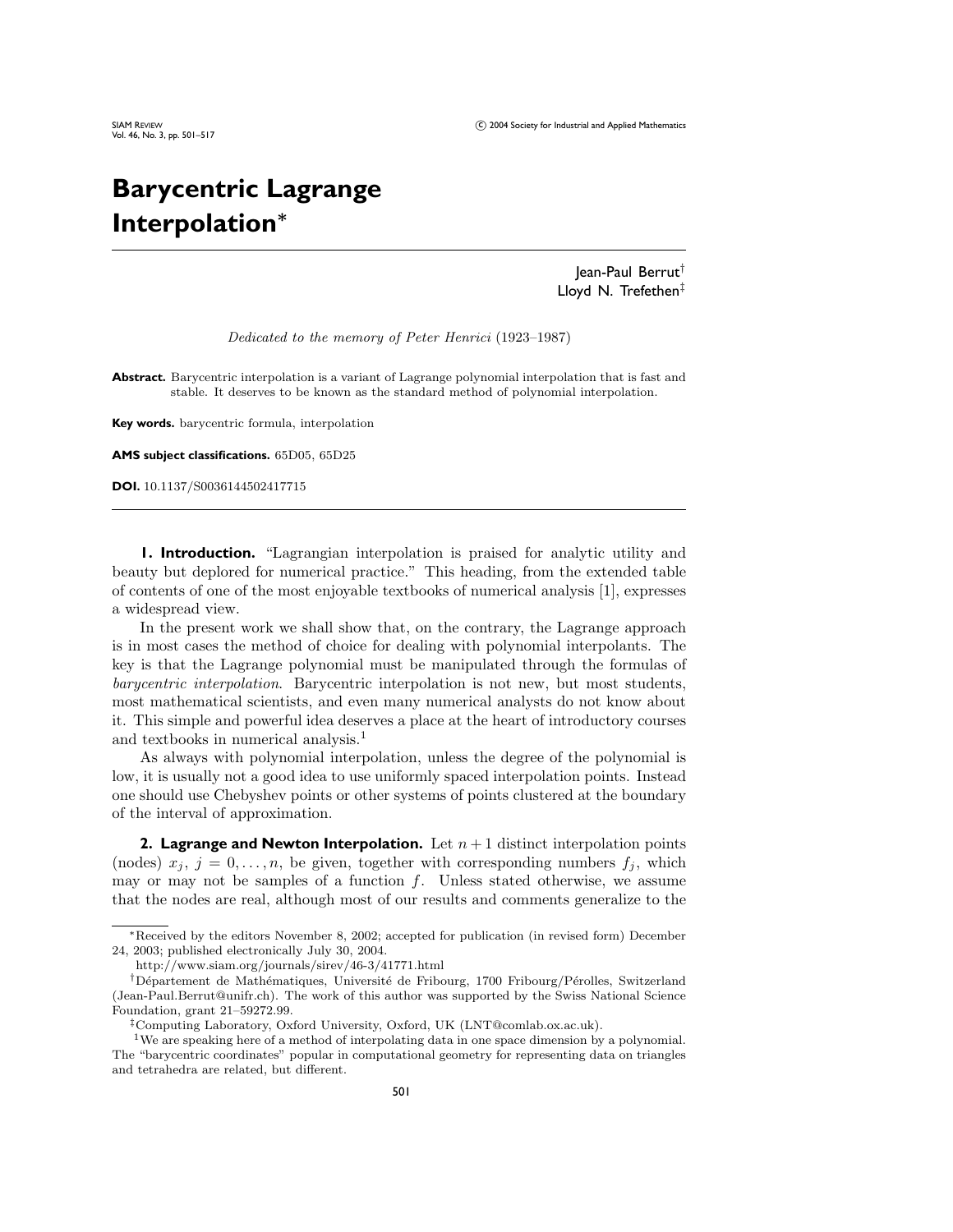complex plane. Let  $\Pi_n$  denote the vector space of all polynomials of degree at most n. The classical problem addressed here is that of finding the polynomial  $p \in \Pi_n$  that interpolates  $f$  at the points  $x_j$ , i.e.,

$$
p(x_j) = f_j, \qquad j = 0, \ldots, n.
$$

The problem is well-posed; i.e., it has a unique solution that depends continuously on the data. Moreover, as explained in virtually every introductory numerical analysis text, the solution can be written in Lagrange form [44]:

(2.1) 
$$
p(x) = \sum_{j=0}^{n} f_j \ell_j(x), \qquad \ell_j(x) = \frac{\prod_{k=0, k \neq j}^{n} (x - x_k)}{\prod_{k=0, k \neq j}^{n} (x_j - x_k)}.
$$

The Lagrange polynomial  $\ell_j$  corresponding to the node  $x_j$  has the property

(2.2) 
$$
\ell_j(x_k) = \begin{cases} 1, & j = k, \\ 0, & \text{otherwise,} \end{cases} \quad j, k = 0, \dots, n.
$$

At this point, many authors specialize Lagrange's formula (2.1) for small numbers n of nodes, before asserting that certain shortcomings make it a bad choice for practical computations. Among the shortcomings sometimes claimed are these:

- 1. Each evaluation of  $p(x)$  requires  $O(n^2)$  additions and multiplications.
- 2. Adding a new data pair  $(x_{n+1}, f_{n+1})$  requires a new computation from scratch.
- 3. The computation is numerically unstable.

From here it is commonly concluded that the Lagrange form of  $p$  is mainly a theoretical tool for proving theorems. For computations, it is generally recommended that one should instead use Newton's formula, which requires only  $O(n)$  flops for each evaluation of  $p$  once some numbers, which are independent of the evaluation point  $x$ , have been computed.<sup>2</sup>

Newton's approach consists of two steps. First, compute the Newton tableau of divided differences

$$
f[x_0]
$$
\n
$$
f[x_1]
$$
\n
$$
f[x_1, x_2]
$$
\n
$$
f[x_1, x_2]
$$
\n
$$
f[x_2, x_3]
$$
\n
$$
f[x_3]
$$
\n
$$
f[x_{n-1}, x_n]
$$
\n
$$
f[x_{n-2}, x_{n-1}, x_n]
$$
\n
$$
f[x_{n-1}, x_n]
$$
\n
$$
f[x_{n-1}, x_n]
$$
\n
$$
f[x_{n-2}, x_{n-1}, x_n]
$$
\n
$$
f[x_{n-1}, x_n]
$$
\n
$$
f[x_{n-1}, x_n]
$$
\n
$$
f[x_{n-2}, x_{n-1}, x_n]
$$

<sup>&</sup>lt;sup>2</sup>We define a  $flop$ —floating point operation—as a multiplication or division plus an addition or subtraction. This is quite a simplification of the reality of computer hardware, since divisions are much slower than multiplications on many processors, but this matter is not of primary importance for our discussion since we are mainly interested in the larger differences between  $O(n)$  and  $O(n^2)$ or  $O(n^2)$  and  $O(n^3)$ . As usual,  $O(n^p)$  means  $\leq cn^p$  for some constant c.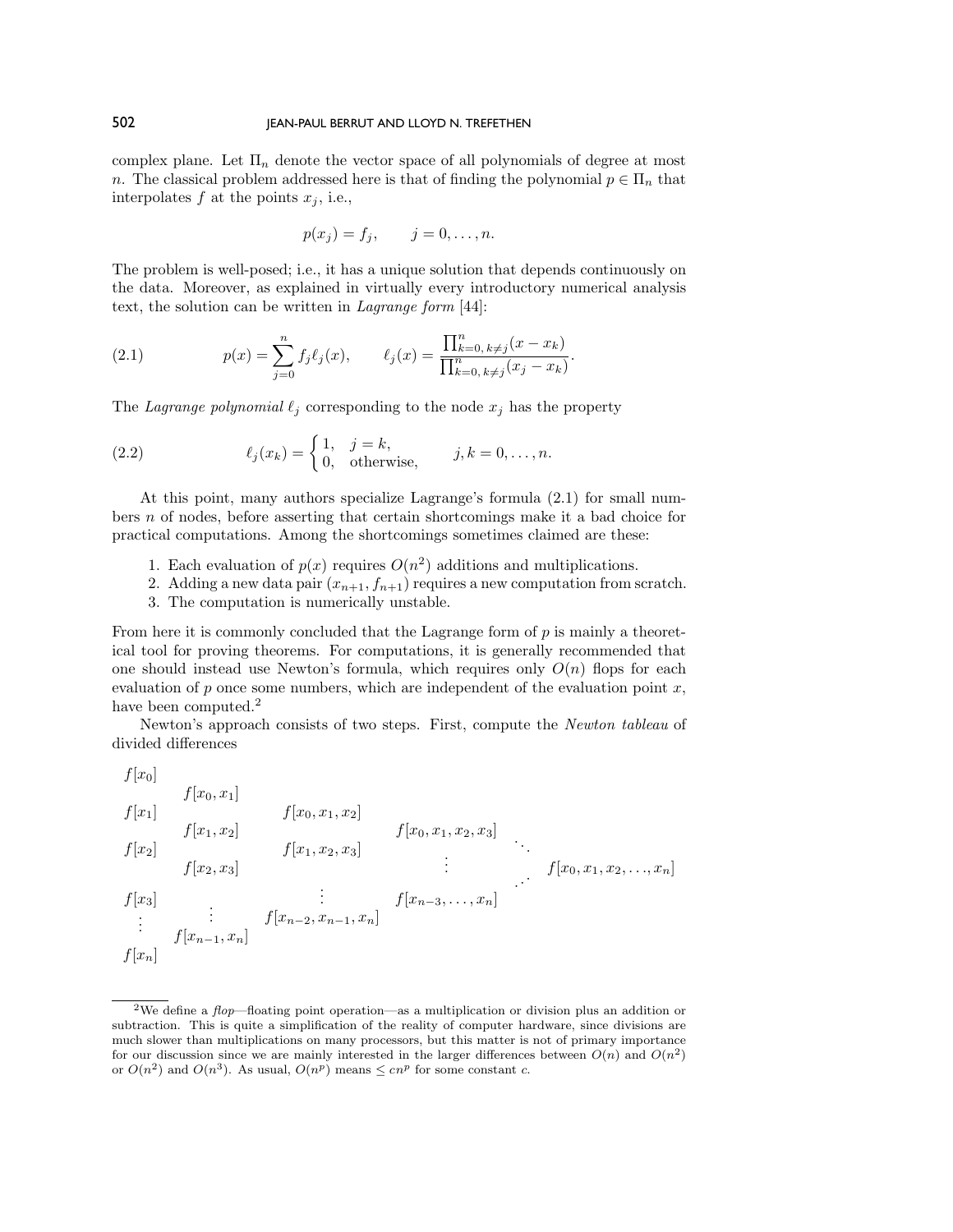by the recursive formula

(2.3) 
$$
f[x_j, x_{j+1}, \dots, x_{k-1}, x_k] = \frac{f[x_{j+1}, \dots, x_k] - f[x_j, \dots, x_{k-1}]}{x_k - x_j}
$$

with initial condition  $f[x_j] = f_j$ . This requires about  $n^2$  subtractions and  $n^2/2$ divisions. Second, for each x, evaluate  $p(x)$  by the Newton interpolation formula

$$
p(x) = f[x_0] + f[x_0, x_1](x - x_0) + f[x_0, x_1, x_2](x - x_0)(x - x_1) + \cdots
$$
  
(2.4) 
$$
+ f[x_0, x_1, \ldots, x_n](x - x_0)(x - x_1) \cdots (x - x_{n-1}).
$$

This requires a mere n flops when carried out by nested multiplication, much less than the  $O(n^2)$  required for direct application of  $(2.1)$ .

**3. An Improved Lagrange Formula.** The first purpose of the present work is to emphasize that the Lagrange formula (2.1) can be rewritten in such a way that it too can be evaluated and updated in  $O(n)$  operations, just like its Newton counterpart (2.4). To this end, it suffices to note that the numerator of  $\ell_i$  in (2.1) can be written as the quantity

(3.1) 
$$
\ell(x) = (x - x_0)(x - x_1) \cdots (x - x_n)
$$

divided by  $x-x_j$ . ( $\ell$  is denoted by  $\Omega$  or  $\omega$  in many texts.) If we define the *barycentric* weights  $by<sup>3</sup>$ 

(3.2) 
$$
w_j = \frac{1}{\prod_{k \neq j} (x_j - x_k)}, \qquad j = 0, ..., n,
$$

that is,  $w_j = 1/\ell'(x_j)$  [37, p. 243], we can thus write  $\ell_j$  as

$$
\ell_j(x) = \ell(x) \frac{w_j}{x - x_j}.
$$

Now we note that all the terms of the sum in (2.1) contain the factor  $\ell(x)$ , which does not depend on j. This factor may therefore be brought in front of the sum to yield

(3.3) 
$$
p(x) = \ell(x) \sum_{j=0}^{n} \frac{w_j}{x - x_j} f_j.
$$

That's it! Now Lagrange interpolation too is a formula requiring  $O(n^2)$  flops for calculating some quantities independent of x, the numbers  $w_i$ , followed by  $O(n)$  flops for evaluating p once these numbers are known. Rutishauser [51] called  $(3.3)$  the "first form of the barycentric interpolation formula."

What about updating? A look at (3.2) shows that incorporating a new node  $x_{n+1}$ entails two calculations:

- Divide each  $w_j$ ,  $j = 0, \ldots, n$ , by  $x_j x_{n+1}$  (one flop for each point), for a cost of  $n+1$  flops.
- Compute  $w_{n+1}$  with formula (3.2), for another  $n+1$  flops.

<sup>3</sup>In practice, in view of the remarks of the previous footnote, one would normally choose to implement this formula by  $n$  multiplications followed by a single division.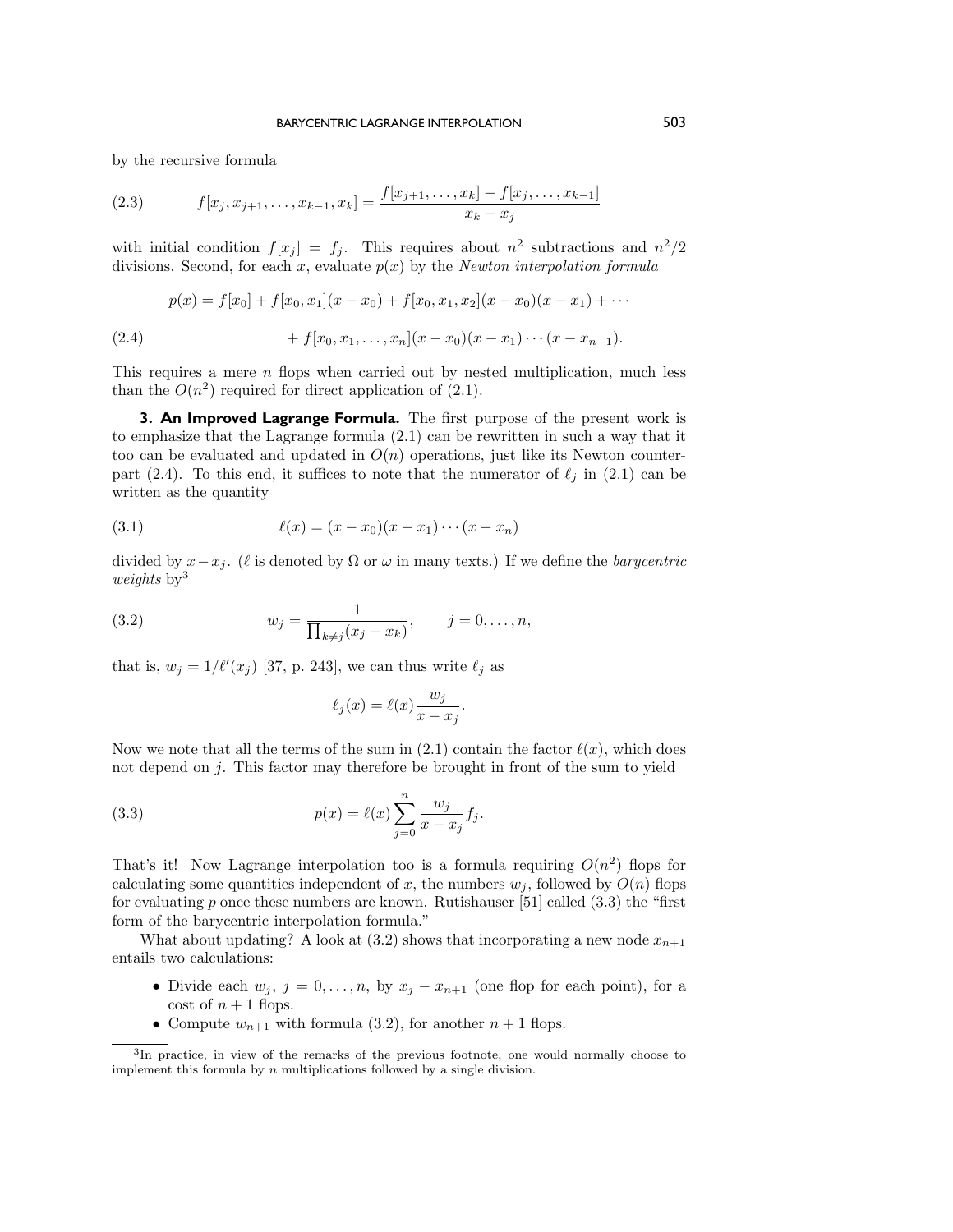The Lagrange interpolant can thus also be updated with  $O(n)$  flops! By applying this update recursively while minimizing the number of divisions, we get the following algorithm for computing  $w_j = w_j^{(n)}$ ,  $j = 0, \ldots, n$ :

$$
w_0^{(0)} = 1
$$
  
for  $j = 1$  to *n* do  
for  $k = 0$  to  $j - 1$  do  

$$
w_k^{(j)} = (x_k - x_j)w_k^{(j-1)}
$$
  
end  

$$
w_j^{(j)} = \prod_{k=0}^{j-1} (x_j - x_k)
$$
  
end  
for  $j = 0$  to *n* do  

$$
w_j^{(j)} = 1/w_j^{(j)}
$$
  
end

This algorithm performs the same operations as  $(3.2)$ , only in a different order.<sup>4</sup>

A remarkable advantage of Lagrange over Newton interpolation, rarely mentioned in the literature, is that the quantities that have to be computed in  $O(n^2)$  operations do not depend on the data  $f_i$ . This feature permits the interpolation of as many functions as desired in  $O(n)$  operations each once the weights  $w_i$  are known, whereas Newton interpolation requires the recomputation of the divided difference tableau for each new function.

Another advantage of the Lagrange formula is that it does not depend on the order in which the nodes are arranged. In the Newton formula, the divided differences do have such a dependence. This seems odd aesthetically, and it has a computational consequence: for larger values of n, many orderings lead to numerical instability. For stability, it is necessary to select the points in a van der Corput or Leja sequence or in another related sequence based on a certain equidistribution property [18, 23, 61, 67].

This is not to say that Newton interpolation has no advantages. One is that it leads to elegant methods for incorporating information on derivatives  $f^{(p)}(x_j)$  when solving so-called Hermite interpolation problems. Another may be its ability to accommodate vector or matrix interpolation from scalar data [60]; using a representation like (3.3) would require costly matrix inversion. There are also some theoretical instances in which Newton interpolation is preferable, e.g., the construction of multistep formulas for the solution of ordinary differential equations [33, 45].

**4. The Barycentric Formula.** Equation (3.3) is not the end of the story: it can be modified to an even more elegant formula, the one that is often used in practice.

Suppose we interpolate, besides the data  $f_i$ , the constant function 1, whose interpolant is of course itself. Inserting into (3.3), we get

(4.1) 
$$
1 = \sum_{j=0}^{n} \ell_j(x) = \ell(x) \sum_{j=0}^{n} \frac{w_j}{x - x_j}.
$$

Dividing (3.3) by this expression and cancelling the common factor  $\ell(x)$ , we obtain

<sup>&</sup>lt;sup>4</sup>This contrasts with a somewhat faster but unstable  $[28, p. 96]$  algorithm that takes advantage of the relation  $\sum_{k=0}^{j} w_k^{(j)} = 0$  [67].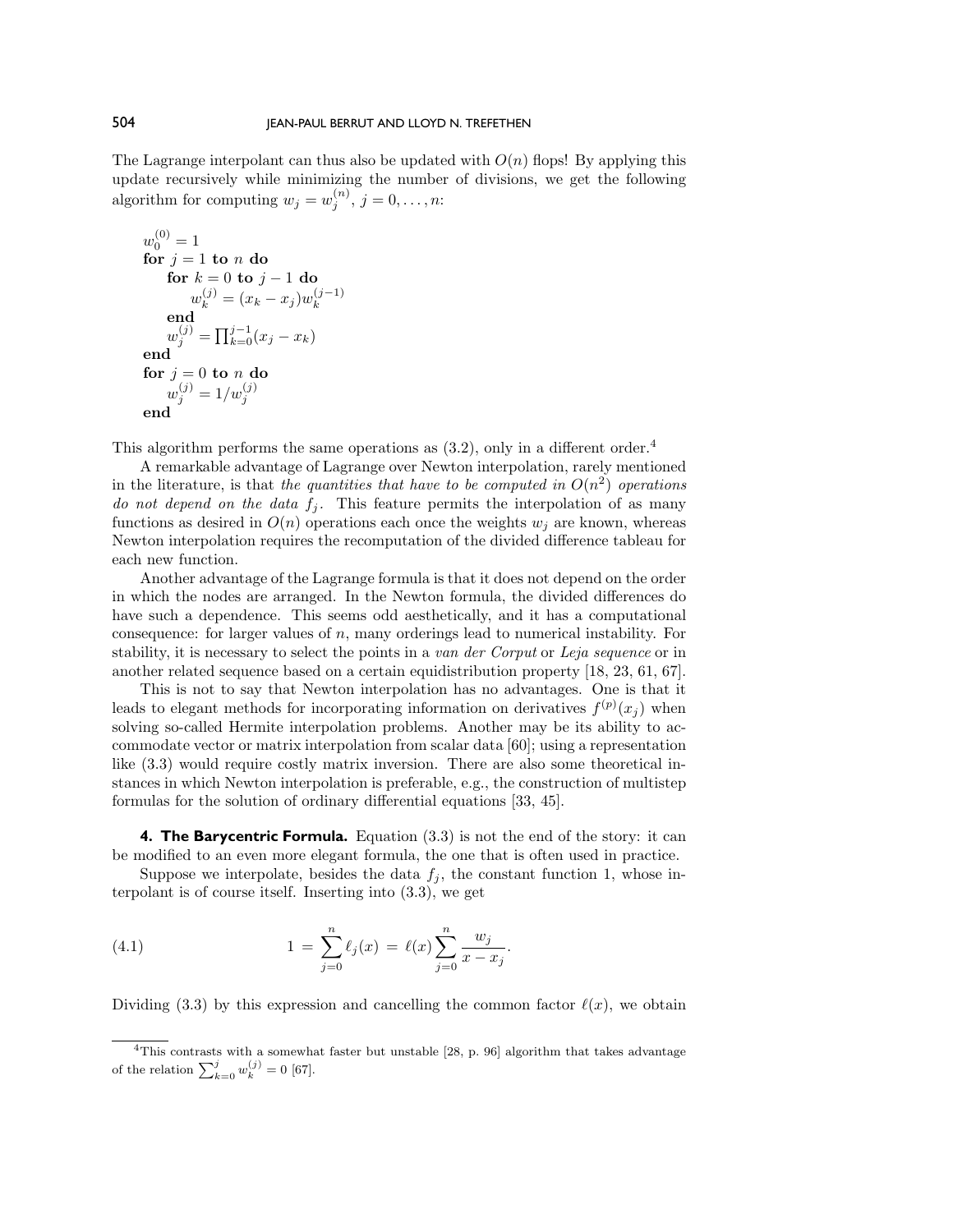the barycentric formula for p:

(4.2) 
$$
p(x) = \frac{\sum_{j=0}^{n} \frac{w_j}{x - x_j} f_j}{\sum_{j=0}^{n} \frac{w_j}{x - x_j}} \quad \text{BARYCENTRIC} \quad \text{FORMULA}
$$

where  $w_j$  is still defined by (3.2). Rutishauser [51] called (4.2) the "second (true) form of the barycentric formula." See p. 229 of [39] for comments on this terminology.

We see that the barycentric formula is a Lagrange formula, but one with a special and beautiful symmetry. The weights  $w_i$  appear in the denominator exactly as in the numerator, except without the data factors  $f_i$ . This means that any common factor in all the weights  $w_j$  may be cancelled without affecting the value of  $p_n$ , and in the discussion to follow we will use this freedom.

Like  $(3.3)$ ,  $(4.2)$  can also take advantage of the updating of the weights  $w_j$  in  $O(n)$  flops to incorporate a new data pair  $(x_{n+1}, f_{n+1})$ .

**5. Chebyshev and Other Point Distributions.** For certain special sets of nodes  $x_i$ , one can give explicit formulas for the barycentric weights  $w_i$ . The obvious place to start is equidistant nodes with spacing  $h = 2/n$  on the interval [-1, 1]. Here the weights can be directly calculated to be  $w_j = (-1)^{n-j} {n \choose j} / (h^n n!)$  [55], which after cancelling the factors independent of  $j$  yields

(5.1) 
$$
w_j = (-1)^j \binom{n}{j}.
$$

For the interval [a, b] we would multiply the original formula for  $w_i$  by  $2^n(b-a)^{-n}$ , but this constant factor too can be dropped, so we end up with (5.1) again, regardless of a and b.

A glance at  $(5.1)$  reveals that if n is large, the weights  $w<sub>j</sub>$  for equispaced barycentric interpolation vary by exponentially large factors, of order approximately  $2^n$ . This sounds dangerous, and it is. The effect will be that even small data near the center of the interval are associated with large oscillations in the interpolant, on the order of  $2^n$ times bigger, near the edge of the interval [40, 65]. This so-called *Runge phenomenon* is not a problem with the barycentric formula, but is intrinsic in the underlying interpolation problem. Among other things it implies that polynomial interpolation in equally spaced points is highly ill-conditioned: small changes in the data may cause huge changes in the interpolant.

For polynomial interpolation to be a well-conditioned process, unless  $n$  is rather small, one must dispense with equally spaced points [59, Thm. 6.21.3]. As is well known in approximation theory, the right approach is to use point sets that are clustered at the endpoints of the interval with an asymptotic density proportional to  $(1-x^2)^{-1/2}$  as  $n \to \infty$ . Remarkably, this is the same asymptotic density one gets if  $[-1, 1]$  is interpreted as a conducting wire and the points  $x_j$  are interpreted as point charges that repel one another with an inverse-linear force and that are allowed to move along the wire to find their equilibrium configuration [64, Chap. 5]. And it is precisely the same asymptotic density that is required to make the weights  $w_i$  of comparable scale in the sense that although they may not all be exactly equal, they do not vary by factors exponentially large in  $n$ .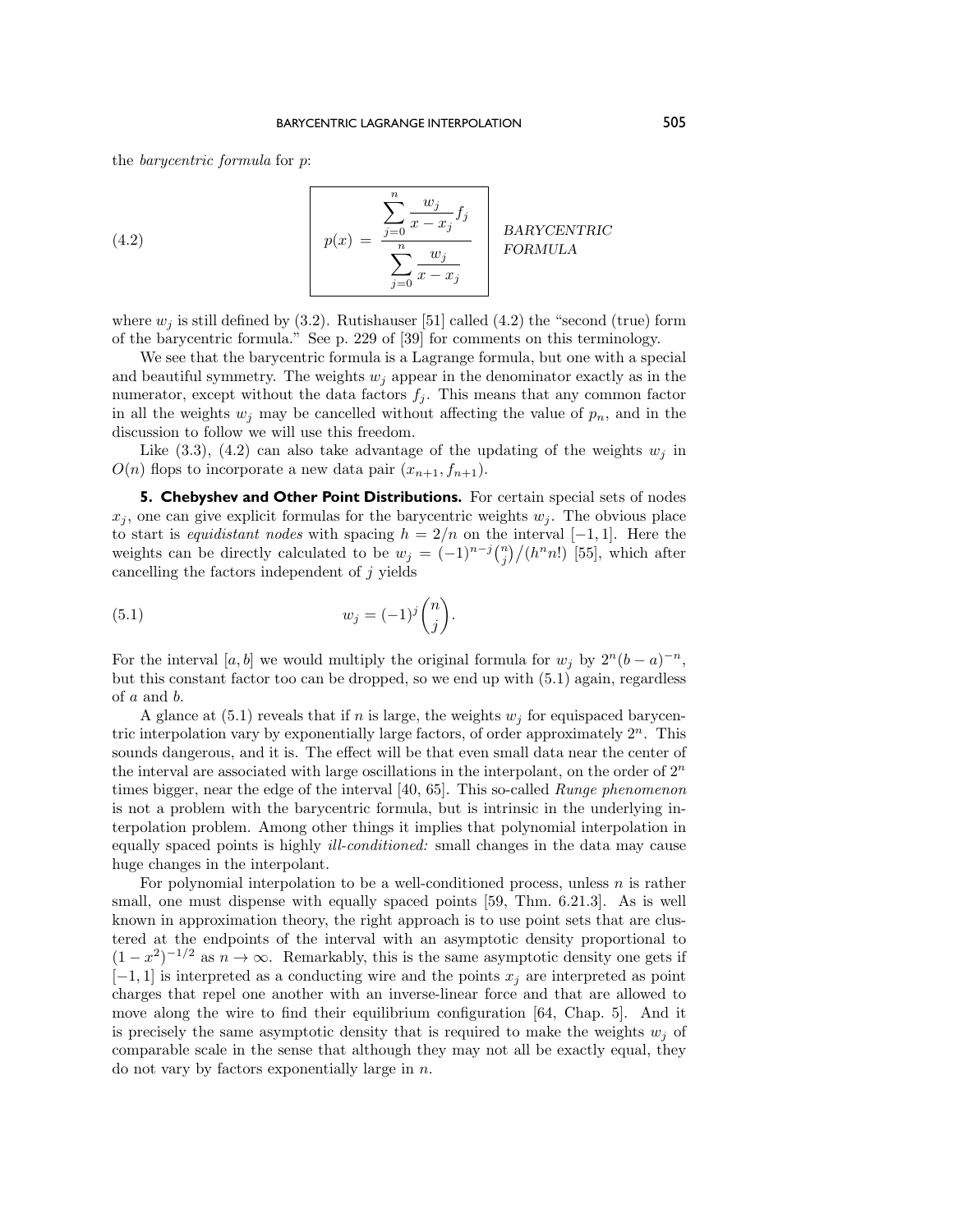The simplest examples of clustered point sets are the families of Chebyshev points, obtained by projecting equally spaced points on the unit circle down to the unit interval [−1, 1]. Four standard varieties of such points have been defined, and for each, there is an explicit formula for  $\ell$  in (3.1) that may be easily differentiated [9, 35, 47]. From the identity

$$
(5.2) \t\t w_j = \frac{1}{\ell'(x_j)}
$$

mentioned earlier, we accordingly obtain explicit formulas for the weights  $w_i$ .

The Chebyshev points of the first kind are given by

$$
x_j = \cos \frac{(2j+1)\pi}{2n+2}, \qquad j = 0, \dots, n.
$$

In this case after cancelling factors independent of  $j$  we find [40, p. 249]

(5.3) 
$$
w_j = (-1)^j \sin \frac{(2j+1)\pi}{2n+2}.
$$

Note that these numbers vary by factors  $O(n)$ , not exponentially, reflecting the good distribution of the points. The Chebyshev points of the second kind are given by

$$
x_j = \cos \frac{j\pi}{n}, \qquad j = 0, \dots, n.
$$

Here we find [52]

(5.4) 
$$
w_j = (-1)^j \delta_j, \qquad \delta_j = \begin{cases} 1/2, & j = 0 \text{ or } j = n, \\ 1, & \text{otherwise}; \end{cases}
$$

all but two of the weights are exactly equal. Formulas for the Chebyshev points of the third and fourth kinds can be found in [9].

For all of these sets of Chebyshev points, if the interval  $[-1, 1]$  is linearly transformed to [a, b], the weights as defined by (3.2) all get multiplied by  $2^{n}(b - a)^{-n}$ . However, as this factor cancels out in the barycentric formula, there is again no need to include it (and it is safer not to—see section 7).

One sees that, with equidistant or Chebyshev points, no expensive computations are needed to get the weights  $w_i$ , and thus only  $O(n)$  operations are required for evaluating  $p_n$ . No other interpolation method seems to achieve this, for as mentioned in section 3, Newton interpolation always requires  $O(n^2)$  operations for the divided differences.

Here is a MATLAB code segment that samples the function  $f(x) = |x| + x/2 - x^2$ in 1001 Chebyshev points of the second kind and evaluates the barycentric interpolant in 5000 points. One would rarely use so many points in practice; we pick such large values just to illustrate the effectiveness of the formula. (At the end of section 7 we shall modify this program to avoid failure when  $x = x_i$ .

n = 1000; fun = inline('abs(x)+.5\*x-x.ˆ2'); x = cos(pi\*(0:n)'/n); f = fun(x); c = [1/2; ones(n-1,1); 1/2].\*(-1).ˆ((0:n)');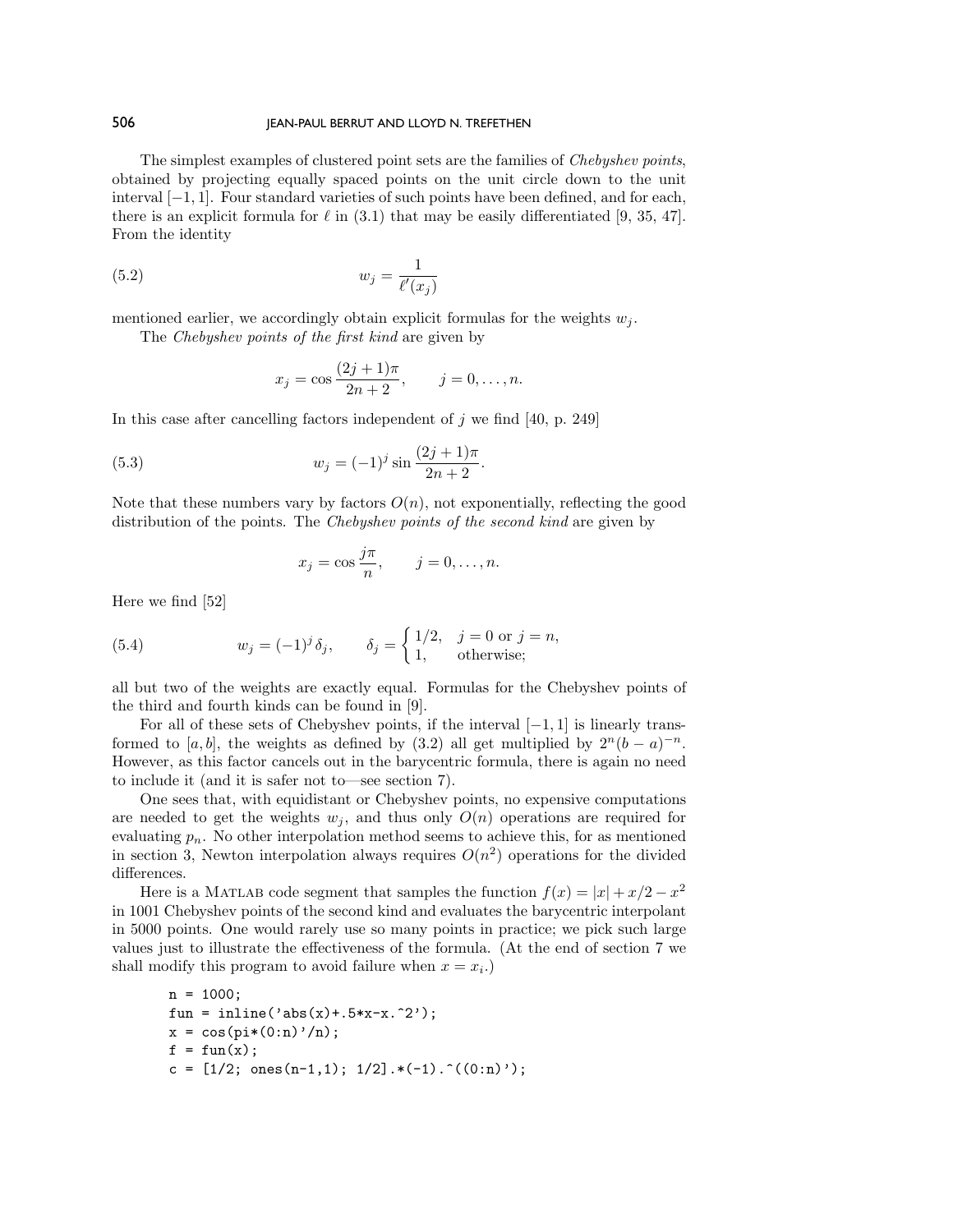

**Fig. 5.1** Barycentric interpolation of the function  $f(x) = |x| + x/2 - x^2$  in 21 and 101 Chebyshev points of the second kind on  $[-1, 1]$ . The dots mark the interpolated values  $f_j$ .

```
xx = 1inspace(-1, 1, 5000)';
numer = zeros(size(xx));denom = zeros(size(xx));for j = 1:n+1xdiff = xx-x(j);temp = c(j)./xdiff;
   numer = numer + temp*f(j);denom = denom + temp;
end
ff = numer./denom;
plot(x, f, ', ', xx, ff, '-'')
```
On one of our workstations this code runs in about 1 second, producing a plot like those shown in Figure 5.1 but for the case  $n = 1000$ . For further numerical examples of barycentric interpolation, see [6] and [40].

Other point sets with the asymptotic distribution  $(1 - x^2)^{-1/2}$  also lead to wellconditioned polynomial approximation, notably the Legendre points—zeros or extrema of the Legendre polynomials. However, explicit formulas for the weights  $w_j$  are not known for Legendre points.

**6. Convergence Rates for Smooth Functions.** If a smooth function f defined on the interval [−1, 1] is interpolated by polynomials in Chebyshev points or in any other system of points with the asymptotic density  $(1 - x^2)^{-1/2}$ , the rate of convergence of the interpolants to f as  $n \to \infty$  is remarkably fast. In particular, suppose that f is a function that can be analytically continued to a function  $f(z)$  that is analytic (holomorphic) in a neighborhood of  $[-1, 1]$  in the complex plane. Then the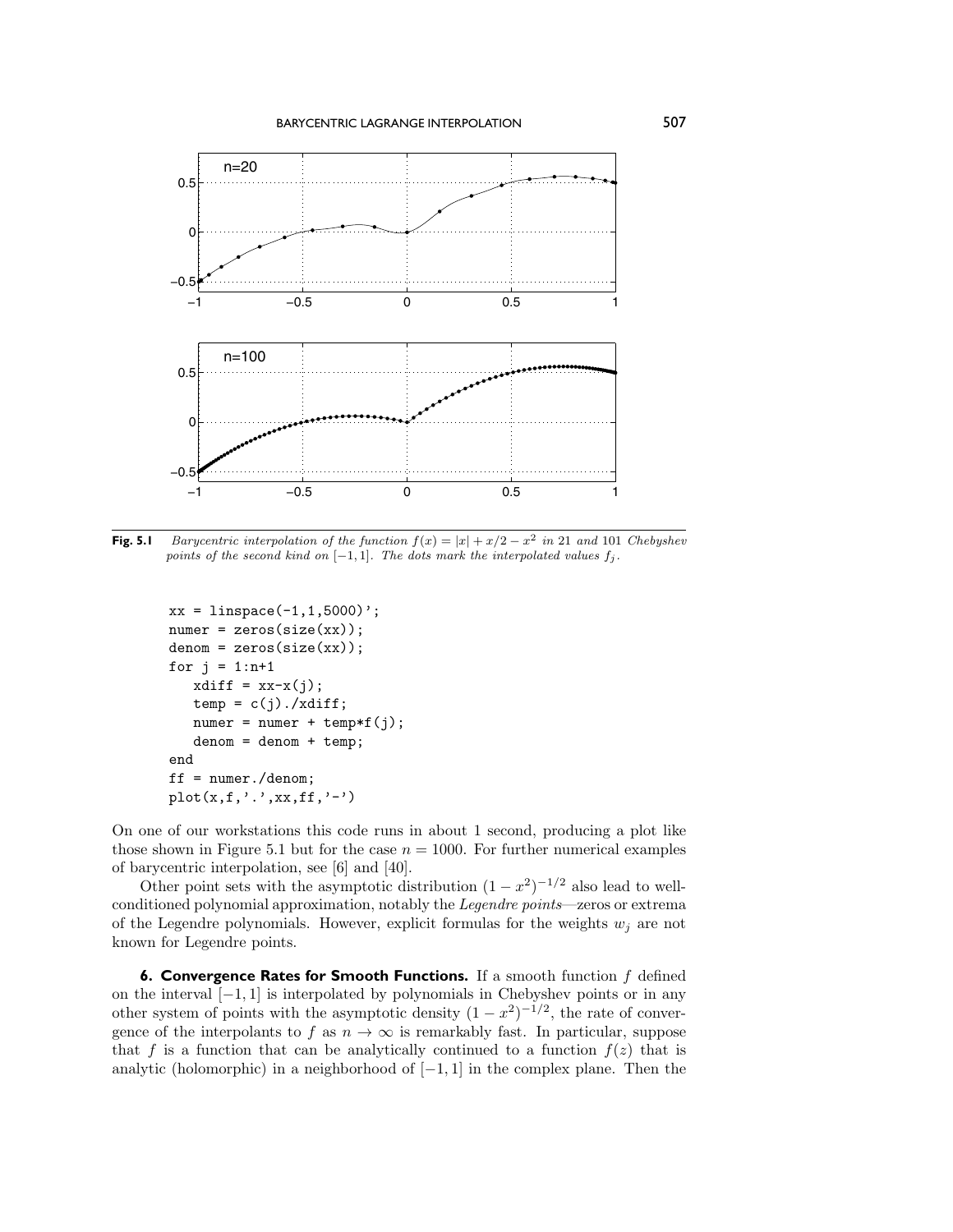

**Fig. 6.1** Convergence of the error (6.1) in polynomial interpolation of two smooth functions f in Chebyshev points of the second kind in  $[-1, 1]$ . The lower curve corresponds to  $f(x) =$  $\exp(x)/\cos(x)$ , and the upper curve to  $f(x) = (1+16x^2)^{-1}$ . In both cases we observe steady convergence down to the level of rounding errors. The wiggles in the second function arise from the missing central node for odd n.

interpolants  $p_n$  satisfy an error estimate

(6.1) 
$$
\max_{x \in [-1,1]} |f(x) - p_n(x)| \leq C K^{-n}
$$

for some constants C and  $K > 1$  [24, p. 173]. The bigger the region of analyticity, the bigger we may take  $K$  to be. To be precise, if  $f$  is analytic on and inside an ellipse in the complex plane with foci  $\pm 1$  and axis lengths 2L and 2l, then we may take  $K = L + \ell$  [64, Chap. 5].

Figure 6.1 illustrates this fast convergence for two smooth functions. The convergence rate for  $f(x) = \exp(x)/\cos(x)$  is determined by the poles of  $f(z)$  at  $z = \pm \pi/2$ ; we have

$$
K = \frac{\pi}{2} + \sqrt{\pi^2 - 1} \approx 2.7822.
$$

The convergence rate for  $f(x) = (1 + 16x^2)^{-1}$  is determined by the poles of this function at  $z = \pm i/4$ ; we have

$$
K = \frac{1}{4} + \sqrt{\frac{17}{16}} \approx 1.2808.
$$

These facts about convergence pertain to polynomial interpolation in general, not barycentric interpolation per se, but the latter has a special feature that might be well suited to taking advantage of such convergence rates under certain circumstances. Suppose we apply the barycentric formula to Chebyshev points associated with values  $n = 2, 4, 8, 16, \ldots$ . Then it is possible to compute the interpolants recursively, reusing the previous function values  $f_j$  each time n is doubled [39]. If f is analytic in a neighborhood of  $[-1, 1]$ , each doubling of n results approximately in a squaring of the error; one has quadratic convergence of the overall process.

A function  $f$  may be less smooth than the class we have considered (e.g., twice continuously differentiable, or infinitely differentiable); or it may be smoother (e.g.,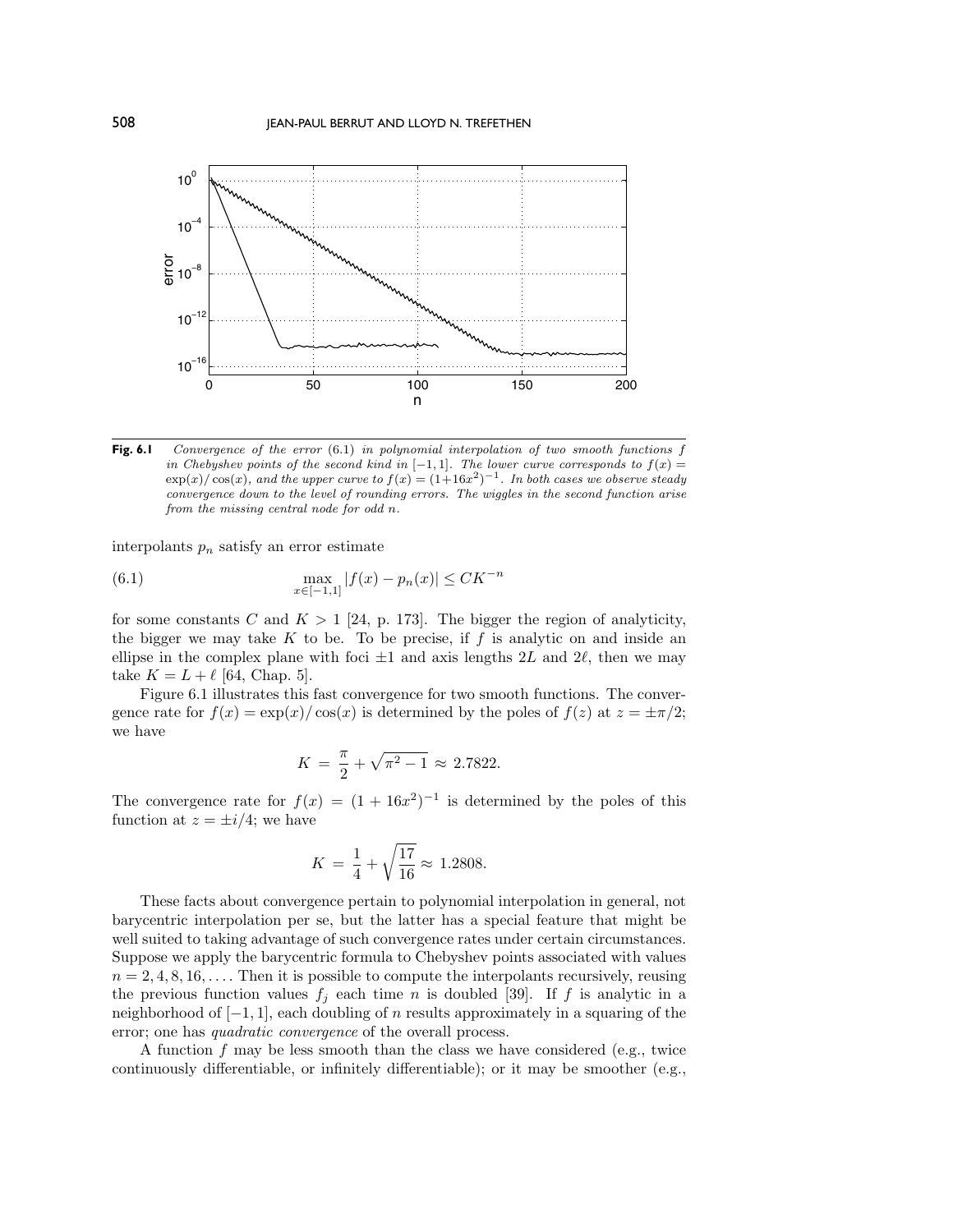analytic in the entire complex plane). A great deal is known about exactly how the convergence rates of polynomial interpolants depend on the precise degree of smoothness of  $f$ . See Chapter 5 of  $[64]$  for an introduction and  $[58]$  for a more advanced treatment.

**7. Numerical Stability.** Polynomial interpolation is an area in which the errors introduced by computer arithmetic are often a problem. One of the major advantages of the barycentric formula is its good behavior in this respect. But this is a subject where confusion is widespread, and one must be sure to distinguish several different phenomena.

One phenomenon to be clear about is that for improperly distributed sets of nodes, as discussed in section 5, the underlying interpolation problem is ill-conditioned: small changes in the data may cause large changes in the interpolant, typically manifested as large oscillations near the endpoints. Unless the nodes converge to the  $(1-x^2)^{-1/2}$ distribution, the condition numbers grow exponentially as  $n \to \infty$ . In such circumstances polynomial interpolation is usually not a good method for applications, regardless of whether one uses a Lagrange, Newton, or any other formulation. Even though the interpolants may converge to f in theory as  $n \to \infty$  when f is sufficiently smooth, rounding errors will destroy the convergence in practice, since the rounding errors are not smooth and thus get multiplied by exponentially large factors.

Let us suppose, then, that we are working with a set of points that are clustered in the above sense, such as Chebyshev or Legendre points. The barycentric formula is nowstable provided that two matters described beloware attended to. For years this conclusion has been "folklore" in certain circles, and a rigorous analysis will be provided in a forthcoming paper by N. J. Higham that was motivated by reading an early draft of the present article  $[41]$ . (In a word, Higham shows that  $(3.3)$ ) is unconditionally stable and that (4.2) is stable too, provided one has a clustered set of interpolation points.)

The first matter is the question of underflow and overflow in the computation of the weights in cases where we are working from the general formula (3.2) rather than from well-behaved explicit expressions like (5.3) and (5.4). In most cases difficulties can be avoided as follows. Suppose we are working on an interval  $[a, b]$  of length 4C. (In the field of complex analysis,  $C$  is called the *capacity* of the interval. The following remarks generalize to approximation on more complicated sets in the complex plane besides intervals.) Then as  $n \to \infty$ , the scale of the weights  $w_j$  as defined by (3.2) will grow or decay exponentially at the rate  $C^{-n}$ , and the concern about under- or overflow corresponds to situations where n is large or  $C$  is far from 1. To minimize the risk, one can multiply each factor  $x_j - x_k$  in (3.3) by  $C^{-1}$ . This has the effect of rescaling all the weights uniformly by a factor  $C<sup>n</sup>$ . It is very likely that the resulting numbers will be bigger than  $10^{-290}$  and smaller than  $10^{290}$ —and since the underand overflow thresholds in IEEE double precision arithmetic are  $10^{-308}$  and  $10^{308}$ , this will be enough to ensure that no digits of accuracy are lost. Exponent exception during computation is still possible in extreme cases, since the absolute values of the quantities  $w_k^{(j)}$  in the algorithm in section 3 may grow significantly before decreasing again (or vice versa). In rare situations where  $n$  is so large that this is a concern, the problem can be addressed by taking the factors in a random or, better, van der Corput or Leja ordering [18].

The other matter is less trivial but also easily coped with: what if the value of x in (4.2) is very close to one of the interpolation points  $x_k$  or, in an extreme case, exactly equal? Consider first the case in which  $x \approx x_k$  but  $x \neq x_k$ . The quotient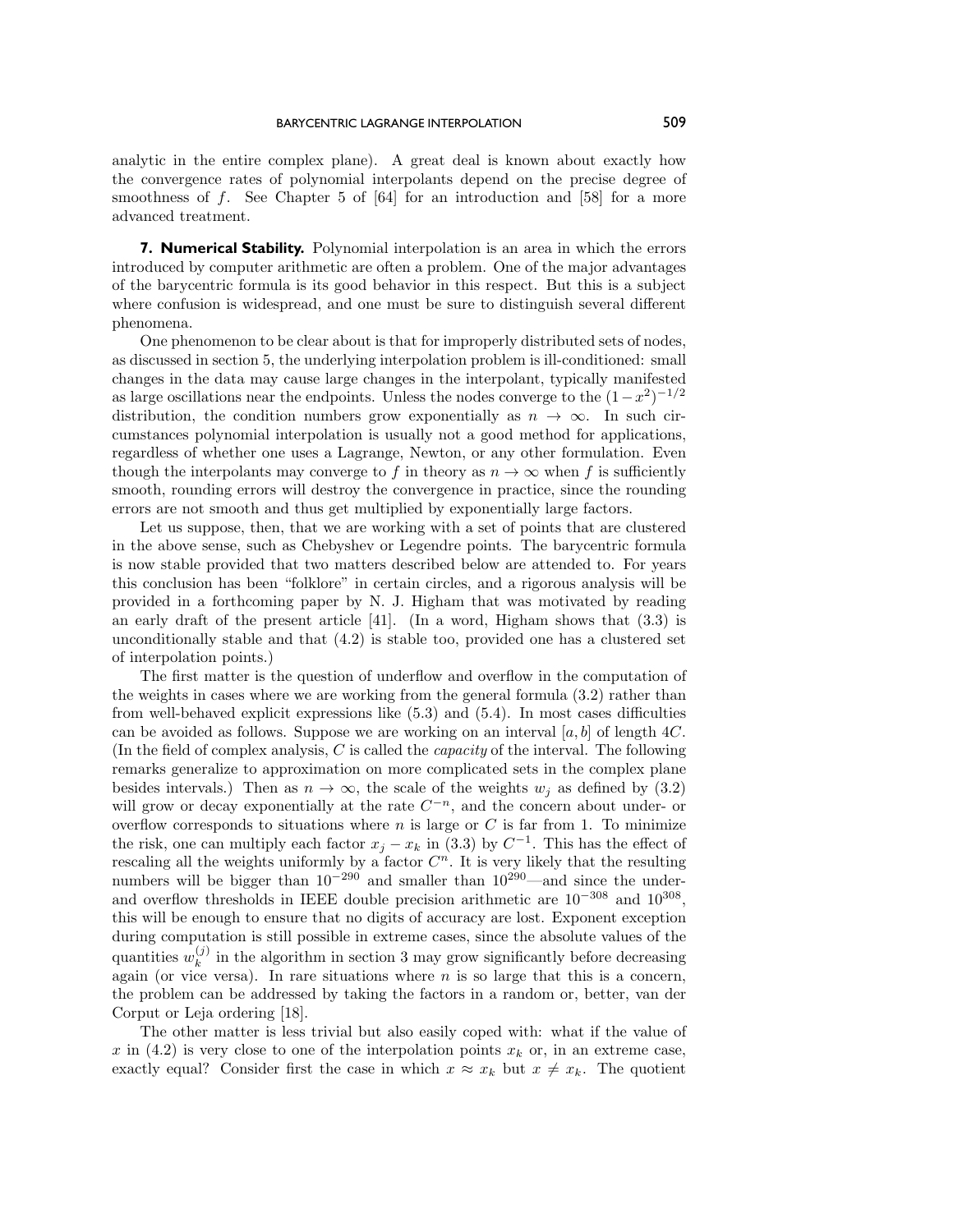$w_k/(x-x_k)$  will be very large, and it would seem that there might be a risk of inaccuracy in this number associated with the subtraction of two nearby quantities in the denominator. However, as pointed out by Henrici [39], this is not in fact a problem. Loosely speaking, there is indeed inaccuracy of this kind, but the same inaccurate numbers appear in both the numerator and the denominator of  $(4.2)$ , and these inaccuracies cancel out; the formula remains stable overall. Rigorous arguments that make this intuitive idea precise are provided by Higham [41].

If  $x = x_k$  exactly, on the other hand, something must certainly be done: the barycentric formulas require a division by zero, and if the Matlab code segment given earlier is run in standard IEEE arithmetic, the corresponding values of the interpolant ff will come out as NaN, i.e., not-a-number. One can solve the problem by adding three lines containing a newvariable exact to the kernel of the Matlab code, as follows:

```
numer = zeros(size(xx));denom = zeros(size(xx));exact = zeros(size(xx));for j = 1:n+1xdiff = xx-x(j);temp = c(j)./xdiff;
  numer = numer + temp*f(j);denom = denom + temp;exact(xdiff==0) = 1;end
ff = number./denom;jj = find(exact); ff(j) = f(exact(j));
```
The above observations seem to make barycentric interpolation entirely reliable in practice.

The barycentric interpolation formula has a further kind of stability or robustness property that proves advantageous in some applications. Suppose (4.2) is applied with an arbitrary set of positive weights  $w_j$ , not necessarily those given by (3.2). For example, the weights might have been computed somehow with large errors. It is easily seen that the resulting function  $p(x)$  still interpolates the data f, even though it is no longer in general a polynomial (see section 9.2).

**8. Trigonometric, Sinc, and Laurent Interpolation.** Polynomial interpolation in Chebyshev points on  $[-1, 1]$  is equivalent to other familiar interpolation problems, and accordingly, these too have barycentric formulas. For example, one can transplant any function f defined on [−1, 1] to a  $2\pi$ -periodic, *even* function F defined on [− $\pi$ ,  $\pi$ ] by changing variables to  $\theta = \cos^{-1} x$  and defining  $F(\theta) = f(x) = f(\cos \theta)$  [58]. The barycentric formula becomes [9]

(8.1) 
$$
t_n(\theta) = \frac{\sum_{j=0}^n \frac{w_j}{\cos \theta - \cos \theta_j} F_j}{\sum_{j=0}^n \frac{w_j}{\cos \theta - \cos \theta_j}}, \qquad w_j = \frac{1}{\prod_{k \neq j} (\cos \theta_j - \cos \theta_k)},
$$

n

with  $\theta_j = \cos^{-1} x_j$  and  $F_j = F(\theta_j)$ . Since  $t_n(\theta) = p_n(x)$  is a polynomial of degree  $\leq n$  in cos $\theta$ , it is a trigonometric polynomial of degree  $\leq n$  in  $\theta$  [49, p. 3], and (8.1) is the *trigonometric interpolant* of F. For Chebyshev points of the second kind  $\{x_i\}$ ,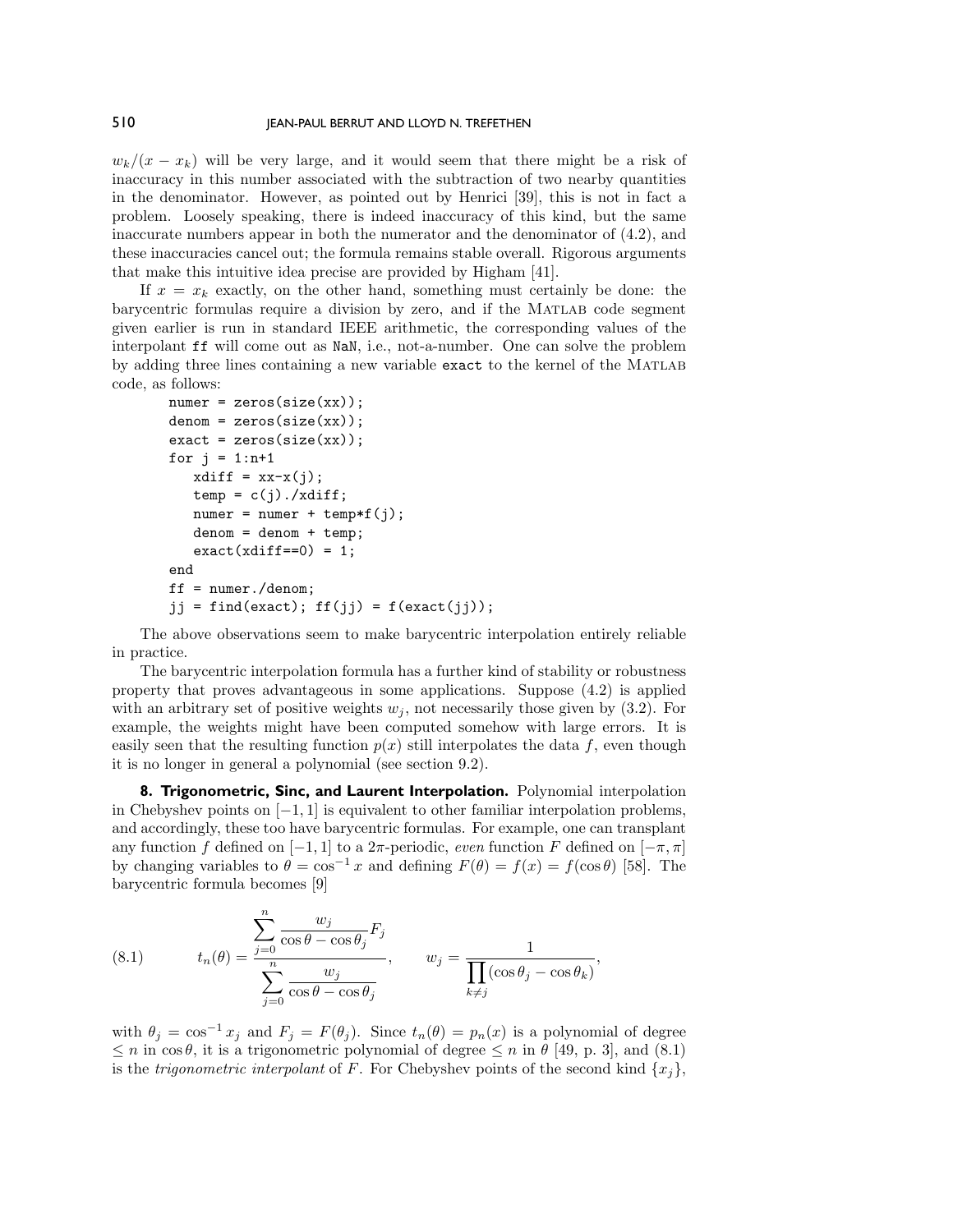the transplanted nodes  $\{\theta_j\}$  are equally spaced, and by (5.4), (8.1) becomes

$$
t_n(\theta) = \sum_{j=0}^n \frac{(-1)^j \delta_j}{\cos \theta - \cos \theta_j} F_j / \sum_{j=0}^n \frac{(-1)^j \delta_j}{\cos \theta - \cos \theta_j}.
$$

This formula is a special case of the trigonometric interpolant of degree  $\leq n$  of an arbitrary function F in an even number 2n of equidistant nodes  $\theta_j = j\pi/n$ ,  $j =$  $0, \ldots, 2n - 1$ , on the interval  $[0, 2\pi]$  [39]:

(8.2) 
$$
t(\theta) = \sum_{j=0}^{2n-1} (-1)^j \cot \frac{\theta - \theta_j}{2} F(\theta_j) / \sum_{j=0}^{2n-1} (-1)^j \cot \frac{\theta - \theta_j}{2}.
$$

The last expression can be further generalized. The function  $t$  is nothing but the so-called *cardinal* or *sinc interpolant*  $S_h$  of the  $2\pi$ -periodically extended function F at the equidistant points  $\theta_j = jh, h = \pi/n, j = -\infty, \ldots, \infty$  on the whole real line R [56]. After replacement of the cotangent with its Mittag–Leffler series, (8.2) becomes the barycentric formula for  $S_h$  [10],

$$
S_h(\theta) = \sum_{j=-\infty}^{\infty} \frac{(-1)^j}{\theta - \theta_j} F(\theta_j) / \sum_{j=-\infty}^{\infty} \frac{(-1)^j}{\theta - \theta_j}.
$$

In this way we recover the sinc interpolant for more general functions on  $R$  (i.e., nonperiodic). Gautschi has recently found another way of evaluating  $S_h$  that is more efficient in many cases [29].

Another closely related problem is that of polynomial interpolation in equally spaced points on the unit circle in the complex plane. For the  $n$  roots of unity  $z_j = \exp(2\pi i j/n), j = 0, \ldots, n-1$ , one has  $\ell(z) = \prod_j (z - z_j) = z^n - 1$ , and the simplified weights are easily computed from (5.2) as  $w_j = z_j$ , yielding the barycentric formula [32, 40]

$$
p_n(z) = \sum_{j=0}^{n-1} \frac{z_j}{z - z_j} f(z_j) / \sum_{j=0}^{n-1} \frac{z_j}{z - z_j} .
$$

This is a starting point for all kinds of computations related to Cauchy integrals and Taylor and Laurent series in complex analysis [38].

**9. Further Uses of the Lagrange Representation.** Lagrange and barycentric formulas for polynomial interpolation have many other uses. Here are a few.

**9.1. Estimation of the Lebesgue Constant.** We mentioned in section 5 that some sets of interpolation points are better than others. Famous mathematicians, among them P. Erdős, have given much effort to studies of which point sets are good or best, and howsuch matters can be quantified. A crucial observation is that, for a fixed set of  $n+1$  nodes  $x_j$ , the operator  $P_n$  that maps a function f to its interpolating polynomial  $p_n$  is a linear projection, with  $P_np_n = p_n$ . A good measure of the behavior of the interpolation problem is the norm of  $P_n$ , known as the Lebesgue constant,

(9.1) 
$$
\Lambda_n = \|P_n\| = \sup_{f \in C[a,b]} \frac{\|P_n f\|}{\|f\|},
$$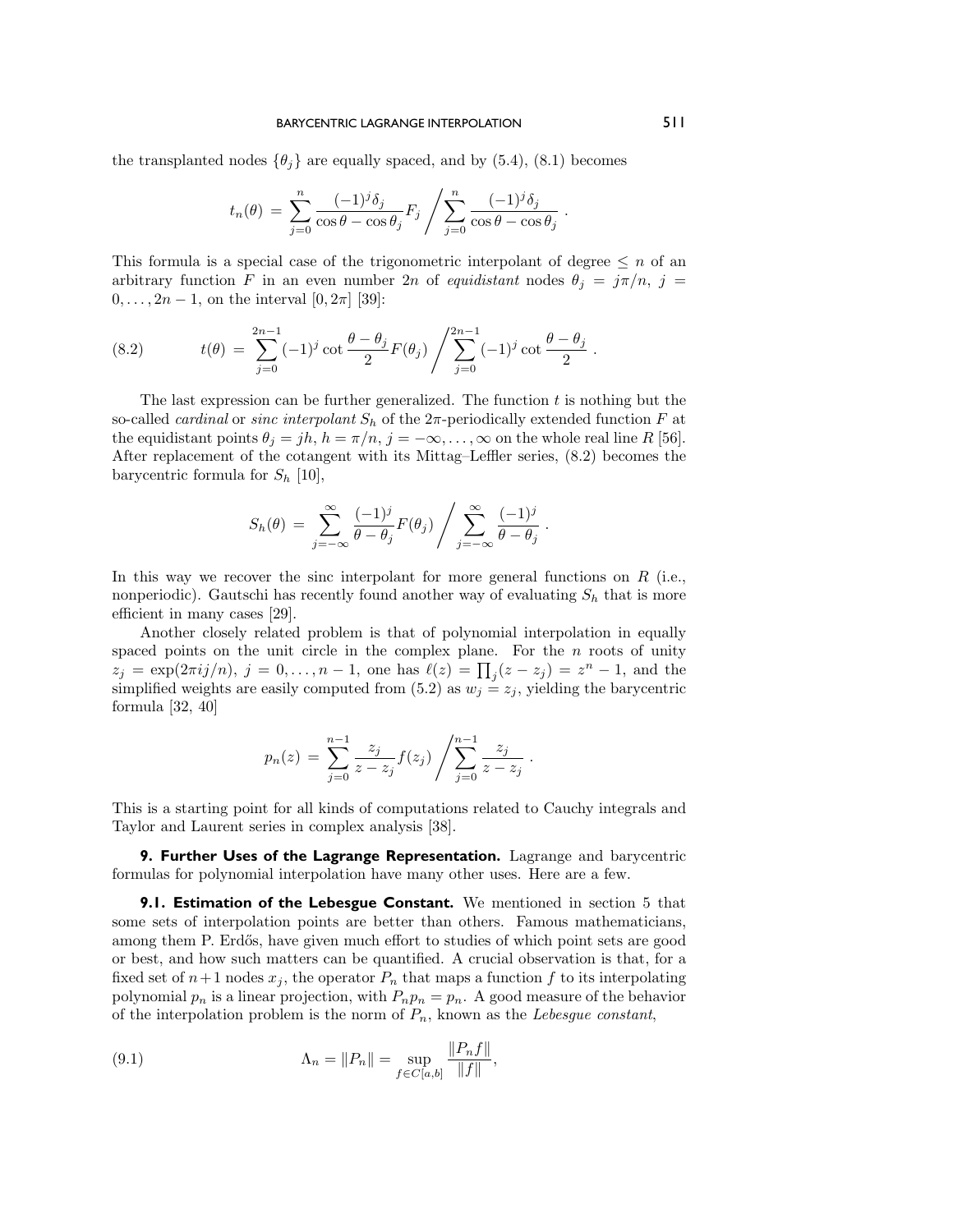where  $||f|| = \max_{x \in [a,b]} |f(x)|$  and  $C[a,b]$  denotes the space of all continuous functions on [a, b]. This number can be shown to be a function of the Lagrange polynomials  $\ell_j$ of (2.1) [48, 58]:

$$
\Lambda_n = \max_{x \in [a,b]} \sum_{j=0}^n |\ell_j(x)|.
$$

For some sets of interpolation points, the values of  $\Lambda_n$  have been determined or estimated theoretically; see [17], [28, p. 121], and [36]. For any nodes, we can use the computed weights (3.2) to yield a lower bound:

(9.2) 
$$
\Lambda_n \ge \frac{1}{2n^2} \frac{\max_{0 \le j \le n} |w_j|}{\min_{0 \le j \le n} |w_j|}.
$$

This inequality can be derived by applying Markov's inequality on the size of derivatives of polynomials [12]. Notice that it quantifies the observation of section 5 that if the barycentric weights vary widely, the interpolation problem must be ill-conditioned. Other illustrations of the relevance of the quotient of the barycentric weights can be found in  $[27]$  and  $[67]$ .

**9.2. Rational Interpolation.** It was mentioned in section 7 that if the barycentric formula  $(4.2)$  is applied with an arbitrary set of weights  $w<sub>i</sub>$ , not necessarily those given by (3.2), then the resulting function  $p(x)$  still interpolates the data f even though it is no longer in general a polynomial. Back-multiplication of the numerator and denominator by  $\ell(x)$  shows that  $p(x)$  is in fact the quotient of two polynomials of degree at most  $n$ , i.e., a rational interpolant of  $f$ . It is easy to see that, conversely, every rational function r that interpolates the data  $f_j$  in the points  $x_j$  can be written in the form (4.2) for some weights  $w_j$  [12, p. 79]. These observations lead to an efficient method for computing rational interpolants based on computing the kernel of a variant type of Vandermonde matrix [13]. The barycentric representation of rational interpolants has several advantages over other representations, besides those it shares with polynomial interpolation. In particular, it allows for an easier detection of so-called unattainable points and of poles in the interval of interpolation [11, 54].

**9.3. Differentiation of Polynomial Interpolants.** Suppose we have a function u represented by a polynomial interpolant in Lagrange form,  $u(x) = \sum_{j=0}^{n} u_j \ell_j(x)$ . Then the first and second derivatives of  $u$  are

(9.3) 
$$
u'(x) = \sum_{j=0}^{n} u_j \ell'_j(x), \qquad u''(x) = \sum_{j=0}^{n} u_j \ell''_j(x).
$$

Now by (4.2), the barycentric representation of  $\ell_j$  is

$$
\ell_j(x) = \frac{w_j}{x - x_j} / \sum_{k=0}^n \frac{w_k}{x - x_k} .
$$

Multiplying through, and then multiplying both sides by  $x - x_i$  to render them differentiable at  $x = x_i$ , we have

$$
\ell_j(x) \sum_{k=0}^{n} w_k \frac{x - x_i}{x - x_k} = w_j \frac{x - x_i}{x - x_j},
$$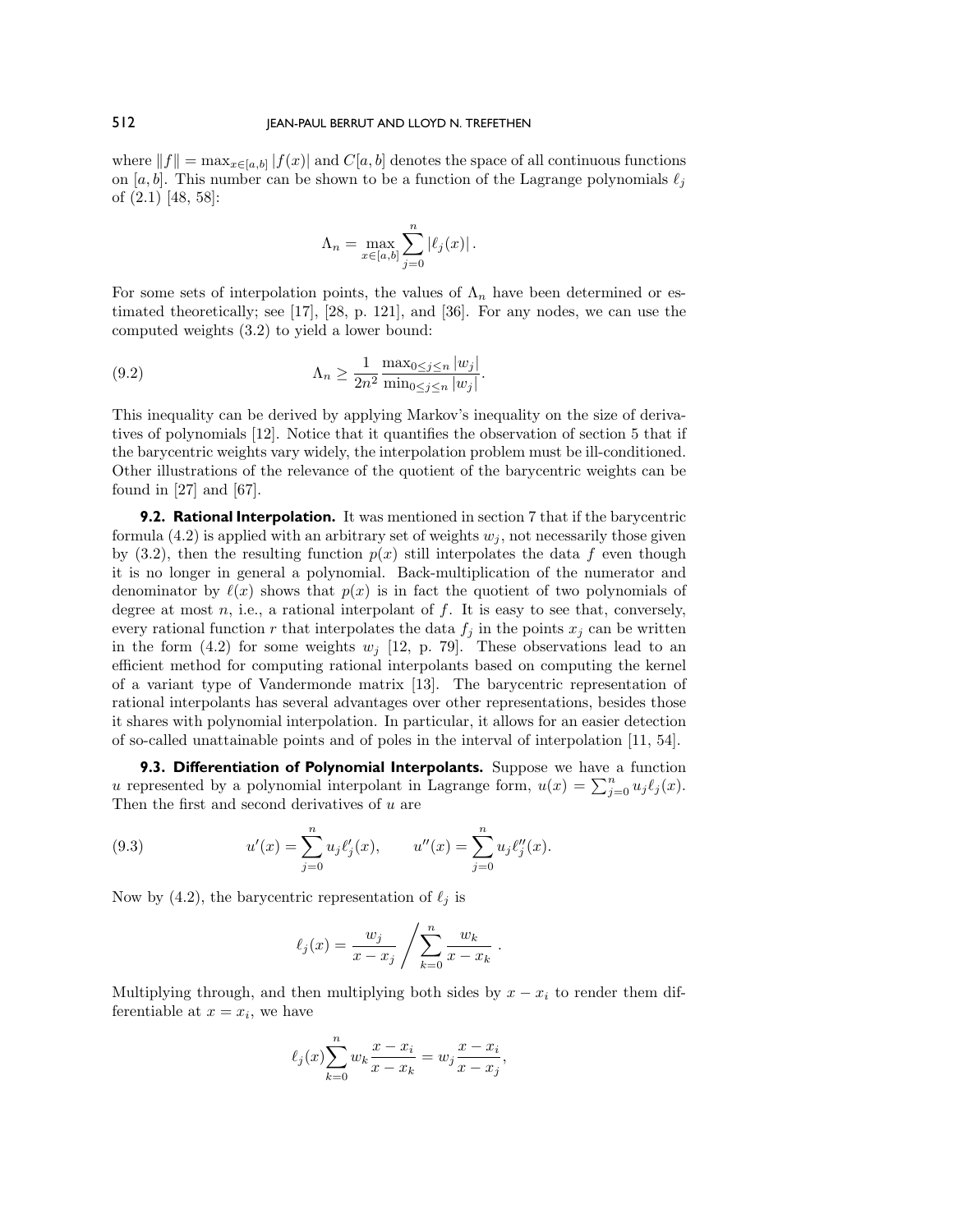from which it follows with  $s(x) = \sum_{k=0}^{n} w_k(x - x_i)/(x - x_k)$  that

$$
\ell'_j(x)s(x) + \ell_j(x)s'(x) = w_j \left(\frac{x - x_i}{x - x_j}\right)'
$$

and

$$
\ell''_j(x)s(x) + 2\ell'_j(x)s'(x) + \ell_j(x)s''(x) = w_j \left(\frac{x - x_i}{x - x_j}\right)''.
$$

General formulas for  $\ell'_j(x)$  and  $\ell''_j(x)$  can be derived from these expressions. At  $x = x_i$ , straightforward computations yield  $s(x_i) = w_i$ ,  $s'(x_i) = \sum_{k \neq i} w_k/(x_i - x_k)$ , and  $s''(x_i) = -2\sum_{k\neq i} w_k/(x_i - x_k)^2$ , from which, together with  $\ell_j(x_i) = 0$ , we get for  $i \neq j$ 

$$
(9.4) \qquad \ell'_j(x_i) = \frac{w_j/w_i}{x_i - x_j}, \qquad \ell''_j(x_i) = -2\frac{w_j/w_i}{x_i - x_j} \left[ \sum_{k \neq i} \frac{w_k/w_i}{x_i - x_k} - \frac{1}{x_i - x_j} \right].
$$

As for the case  $i = j$ , (4.1) implies  $\sum_{j=0}^{n} \ell_j^{(m)}(x) = 0$  for each differentiation order m and thus

(9.5) 
$$
\ell'_j(x_j) = -\sum_{i \neq j} \ell'_j(x_i), \qquad \ell''_j(x_j) = -\sum_{i \neq j} \ell''_j(x_i).
$$

The advantages of (9.5) from the point of viewof numerical stability are discussed in [2, 3, 5, 7].

What we have just achieved with the aid of Lagrange interpolation formulas is the computation of the entries of what are commonly known as first- and second-order differentiation matrices  $D^{(1)}$  and  $D^{(2)}$ :

(9.6) 
$$
D_{ij}^{(1)} = \ell'_j(x_i), \qquad D_{ij}^{(2)} = \ell''_j(x_i).
$$

These matrices have a simple interpretation. If  $f$  is a vector of function values associated with the grid  $\{x_i\}$ , then  $D^{(1)}f$  is the vector obtained by interpolating these data, then differentiating the interpolant at the grid points—and similarly for  $D^{(2)}$ . These formulas hold virtually unchanged for rational interpolation [4]; see [54] for a more general differentiation formula.

**9.4. Spectral Methods for Differential Equations.** Differentiation of interpolants is the basis of one of the most important applications of polynomial interpolation: spectral collocation methods for the numerical solution of ordinary and partial differential equations. Suppose f is a function on  $[-1, 1]$ , for example, and we want to solve numerically the boundary value problem

(9.7) 
$$
\frac{d^2u}{dx^2} = f, \qquad -1 < x < 1,
$$

together with boundary conditions  $u(-1) = u(1) = 0$ . One way to do this is to set up a Chebyshev grid and consider the  $(n-1) \times (n-1)$  matrix problem

$$
Dv = f,
$$

where D is the matrix consisting of the interior rows and columns of the matrix  $D^{(2)}$ of (9.6), v is an  $(n-1)$ -vector of unknown approximations to u at the interior grid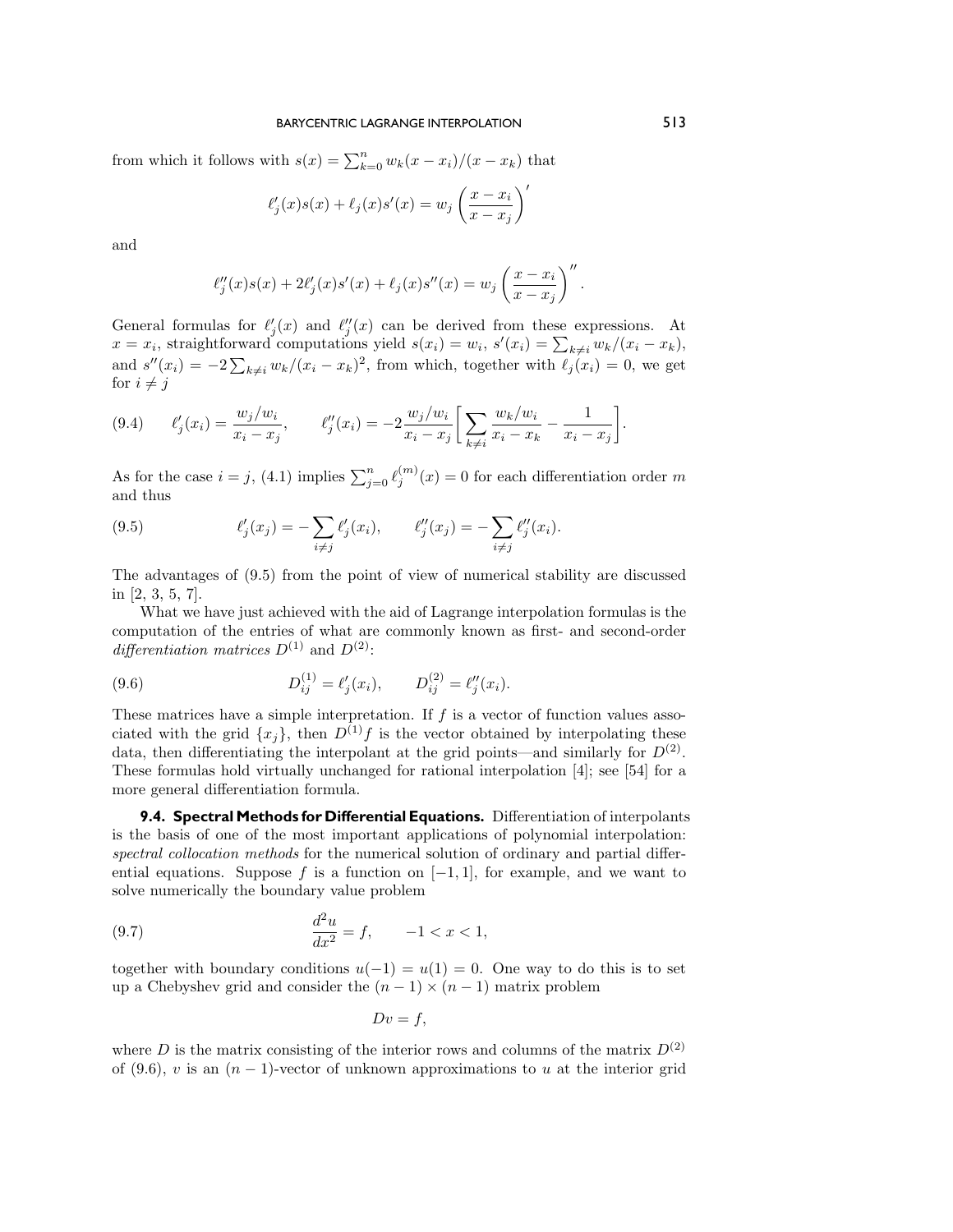points, and f is now the  $(n - 1)$ -vector of values of  $f(x)$  sampled at these same grid points. If a continuous function  $v(x)$  is constructed by barycentric interpolation from the solution vector  $v$  together with boundary values zero, then  $v$  may be an extremely good approximation to the exact solution u. If f is analytic in a neighborhood of [−1, 1], for example, the accuracy will improve geometrically at the rate discussed in section 6 as  $n \to \infty$ .

Spectral collocation methods have aroused great interest in recent decades and have given rise to a large body of literature, including the books [16, 24, 64] (practically oriented) and [19, 25, 66] (more advanced). These are the high-accuracy, "p versions" of the more general class of finite element (and spectral element) methods for the numerical solution of differential equations, a subject in which polynomials written in Lagrange form also play an important role [22].

**9.5. Fast Multipole Methods.** Finally, the barycentric formula has natural advantages for applications to fast multipole methods, which are fast algorithms invented by Rokhlin [50] and Greengard [31] for evaluating certain sums [15]. In [21], multipole methods are applied to the evaluation of interpolating polynomials of large degrees by means of the first form of the barycentric formula (3.3). Tests based on the second formula (4.2) are described in [14].

**10. Historical Notes.** Why is barycentric interpolation not better known?

It seems that the first appearance of the barycentric representation is in the article [62], in which W. Taylor restricted himself to equidistant points. The term "barycentric" seems to appear for the first time in [20] (although Hamming implicitly attributed it to Taylor in [34]). Did Dupuy knowof Taylor's work? He did not cite it. Kuntzmann wrote the first book with extensive discussion of barycentric formulas [43], but his work did not have much impact in the USA.

In the first edition of his very influential text [34], Hamming presented the barycentric formula very nicely just after introducing "the Lagrange method of interpolation" and commented that the formula is "easier to use than the Lagrange formula." Why did he discard this paragraph in the second edition? His comment may showthat he mainly had hand calculations in mind and believed the advent of the computer would render obsolete any better way of evaluating the formula. This very unfortunate omission would probably have been avoided had Winrich's 1969 paper [68], which clearly documented the superiority of the barycentric formula for every  $n > 3$ , appeared a little earlier. In [37], another influential book of the 1960s and 1970s, Henrici did not mention barycentric formulas either.

Barycentric formulas were certainly noticed by Rutishauser and Stiefel at the ETH in Zurich. Rutishauser coauthored the chapter on interpolation in [53] with Bulirsch, and he presented barycentric formulas in his classes at the ETH in the 1960s. However, his lecture notes were only published much later by M. Gutknecht [51]. Stiefel emphasized the barycentric formula in [57], as did Henrici in his later text [40]. However, the former is in German, and the second did not have the impact of [37] in the USA. Schwarz's book, first in German and then in an English translation, followed Stiefel's work and retained the barycentric formula [55]. Some French and German authors have described the barycentric representation [46, 63], and in the USA it sometimes appears as an exercise [42, 64]. A recent (transatlantic) text that treats barycentric formulas nicely is the textbook by Gautschi [28], who, as it happens, was the translator of Rutishauser's lecture notes into English [51].

The first publication mentioning that the Lagrange representation can be updated seems to be the important paper by Werner [67]. (If Werner's paper had attracted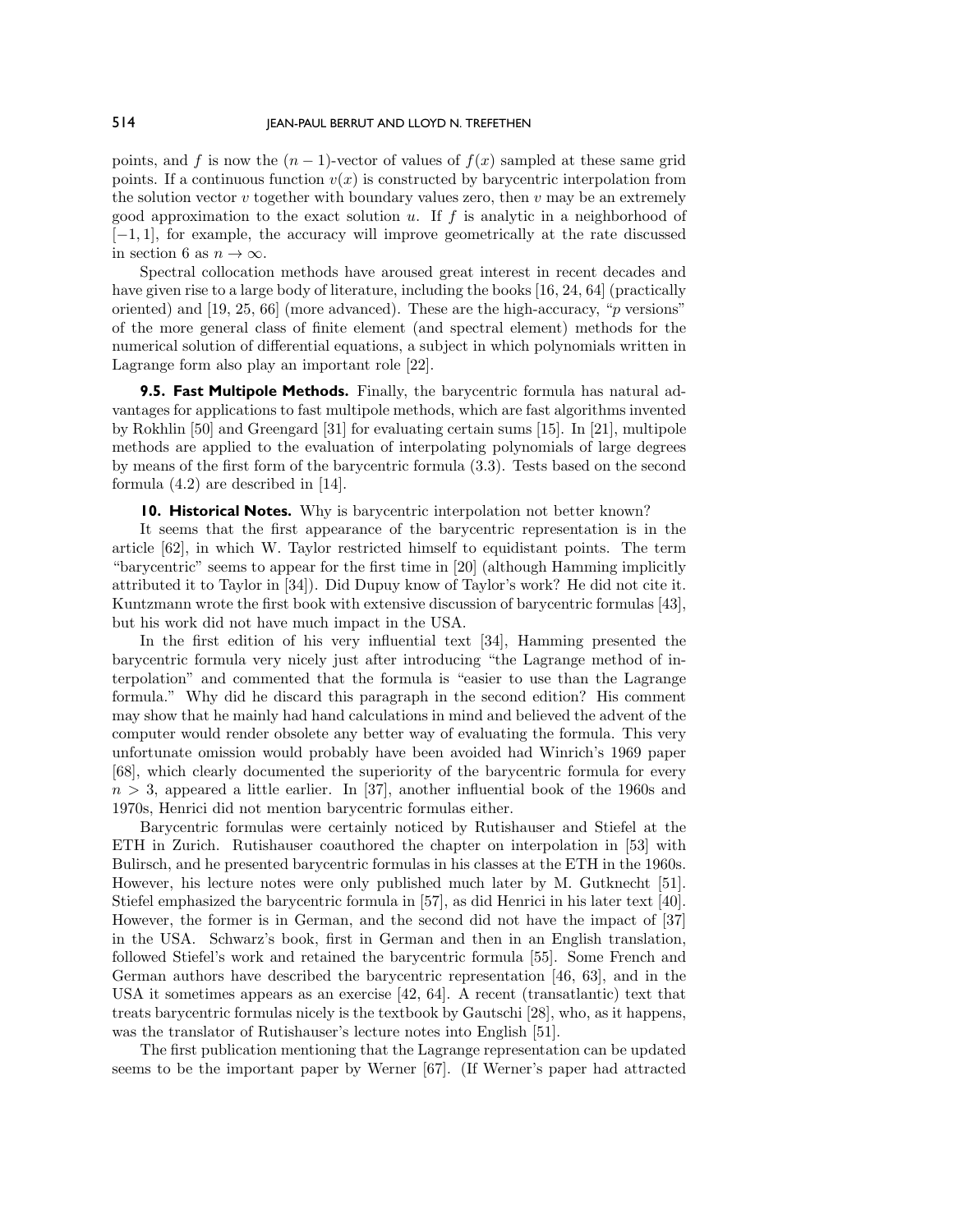more attention, there would have been less need for this one!) Werner's algorithm is in fact twice as fast as the one we give in section 3, but replaces the quotient defining  $w_j^{(j)}$  with a long, unstable sum, a drawback also experienced by Gautschi in the related application of the construction of quadrature rules [27]. It should be noted that in 1973 Gander had already updated Lagrange and barycentric formulas for the special case of the extrapolation to the limit [26].

Schneider and Werner were the first to notice that the advantages of the barycentric representation carry over from polynomial to rational interpolation, as mentioned in section 9.2. The first publication of a differentiation matrix as in section 9.3 seems to have been by Bellman et al. [8] as a special case of the general method of differential quadrature introduced by these authors. In the context of spectral methods, the first appearance may have been in [30]. In general, however, the literature on spectral methods makes almost no mention of barycentric formulas.

If you look in the index of a book of numerical analysis, you probably won't find "barycentric." Let us hope it will be different a generation from now.

**Acknowledgments.** We are indebted to Walter Gautschi for reading and amending a first draft of this work, and to Nick Higham and Pete Stewart for detailed comments and suggestions that have led to many improvements.

#### REFERENCES

- [1] F. S. Acton, Numerical Methods That [Usually] Work, AMS, Providence, RI, 1990.
- [2] R. BALTENSPERGER, Improving the accuracy of the matrix differentiation method for arbitrary collocation points, Appl. Numer. Math., 33 (2000), pp. 143–149.
- [3] R. BALTENSPERGER AND J.-P. BERRUT, The errors in calculating the pseudospectral differentiation matrices for Čebyšev–Gauss–Lobatto points, Comput. Math. Appl., 37 (1999), pp. 41–48 (errata: Comput. Math. Appl., 38 (1999), p. 119).
- [4] R. Baltensperger and J.-P. Berrut, The linear rational collocation method, J. Comput. Appl. Math., 134 (2001), pp. 243–258.
- [5] R. Baltensperger and M. R. Trummer, Spectral differencing with a twist, SIAM J. Sci. Comput., 24 (2003), pp. 1465–1487.
- [6] Z. BATTLES AND L. N. TREFETHEN, An extension of MATLAB to continuous functions and operators, SIAM J. Sci. Comput., to appear.
- [7] A. Bayliss, A. Class, and B. Matkowsky, Roundoff error in computing derivatives using the Chebyshev differentiation matrix, J. Comput. Phys., 116 (1994), pp. 380–383.
- [8] R. BELLMAN, B. G. KASHEF, AND J. CASTI, Differential quadrature: A technique for the rapid solution of nonlinear partial differential equations, J. Comput. Phys., 10 (1972), pp. 40–52.
- [9] J.-P. Berrut, Baryzentrische Formeln zur trigonometrischen Interpolation I, Z. Angew. Math. Phys. (ZAMP), 35 (1984), pp. 91–105.
- [10] J.-P. Berrut, Barycentric formulae for cardinal (SINC-)interpolants, Numer. Math., 54 (1989), pp. 703–718 (erratum: Numer. Math, 55 (1989), p. 747).
- [11] J.-P. BERRUT, Linear rational interpolation of continuous functions over an interval, in Mathematics of Computation 1943–1993: A Half-Century of Computational Mathematics, Proceedings of Symposia in Applied Mathematics, W. Gautschi, ed., AMS, Providence, RI, 1994, pp. 261–264.
- [12] J.-P. Berrut and H. Mittelmann, Lebesgue constant minimizing linear rational interpolation of continuous functions over the interval, Comput. Math. Appl., 33 (1997), pp. 77–86.
- [13] J.-P. BERRUT AND H. MITTELMANN, Matrices for the direct determination of the barycentric weights of rational interpolation, J. Comput. Appl. Math., 78 (1997), pp. 355–370.
- [14] M. BLÖCHLIGER, Ein Spezialfall der Multipolmethode für baryzentrische Formeln, Diploma thesis, University of Fribourg, Switzerland, 1998.
- [15] J. P. Boyd, Multipole expansions and pseudospectral cardinal functions: A new generalization of the Fast Fourier Transform, J. Comp. Phys., 102(1992), pp. 184–186.
- [16] J. P. BOYD, Chebyshev and Fourier Spectral Methods, 2nd ed., Dover, New York, 2001.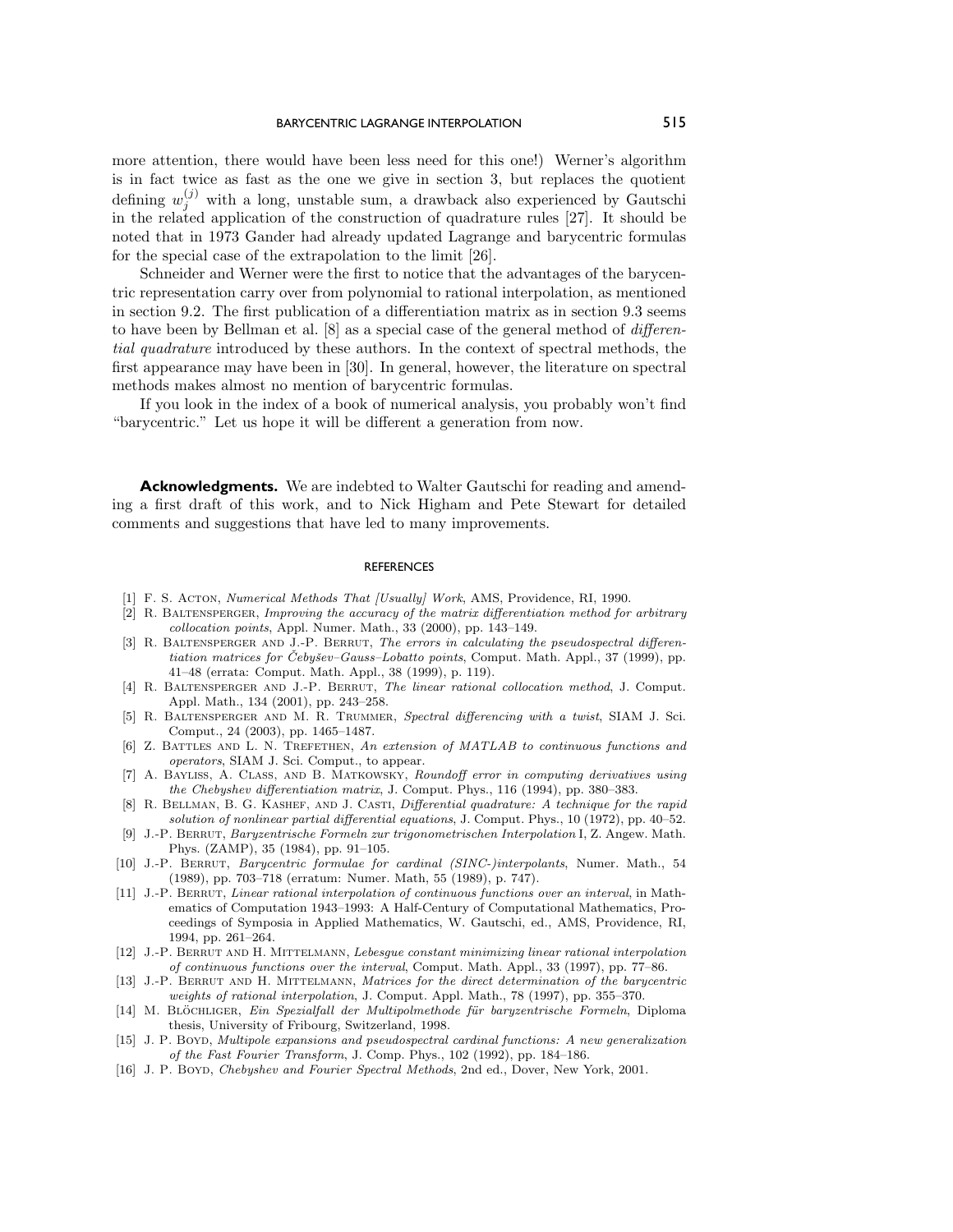- [17] L. BRUTMAN, Lebesgue functions for polynomial interpolation—a survey, in The Heritage of P. L. Chebyshev: A Festschrift in Honor of the 70th Birthday of T. J. Rivlin, Ann. Numer. Math., 4 (1997), pp. 111–127.
- [18] D. CALVETTI AND L. REICHEL, On the evaluation of polynomial coefficients, Numer. Algebra, 33 (2003), pp. 153–161.
- [19] C. Canuto, M. Y. Hussaini, A. Quarteroni, and T. A. Zang, Spectral Methods in Fluid Dynamics, Springer-Verlag, New York, 1988.
- [20] M. Dupuy, Le calcul numérique des fonctions par l'interpolation barycentrique, C.R. Acad. Sci., 226 (1948), pp. 158–159.
- [21] A. DUTT, M. GU, AND V. ROKHLIN, Fast algorithms for polynomial interpolation, integration, and differentiation, SIAM J. Numer. Anal., 33 (1996), pp. 1689–1711.
- [22] K. ERIKSSON, D. ESTEP, P. HANSBO, AND C. JOHNSON, Introduction to Computational Methods for Differential Equations, Clarendon Press, Oxford, 1995.
- [23] B. FISCHER AND L. REICHEL, Newton interpolation in Fejér and Chebyshev points, Math. Comp., 53 (1989), pp. 265–278.
- [24] B. FORNBERG, A Practical Guide to Pseudospectral Methods, Cambridge University Press, Cambridge, UK, 1996.
- [25] D. Funaro, Polynomial Approximation of Differential Equations, Springer-Verlag, Berlin, 1992.
- [26] W. Gander, Numerische Implementationen des Rombergschen Extrapolationsverfahrens, mit Anwendungen auf die Summation unendlicher Reihen, ETH Doctoral Thesis 5172, Zürich, 1973.
- [27] W. GAUTSCHI, Moments in quadrature problems, Comput. Math. Appl., 33 (1997), pp. 105–118.
- [28] W. GAUTSCHI, Numerical Analysis: An Introduction, Birkhäuser, Boston, 1997.
- [29] W. Gautschi, Barycentric formulae for cardinal (SINC-)interpolants by Jean–Paul Berrut (Remark), Numer. Math., 87 (2001), pp. 791–792.
- [30] D. GOTTLIEB, M. Y. HUSSAINI, AND S. A. ORSZAG, Theory and applications of spectral methods, in Spectral Methods for Partial Differential Equations, R. J. Voigt, D. Gottlieb, and M. Y. Hussaini, eds., SIAM, Philadelphia, 1984, pp. 1–54.
- [31] L. GREENGARD, The Rapid Evaluation of Potential Fields in Particle Systems, MIT Press, Cambridge, MA, 1988.
- [32] M. H. GUTKNECHT, Numerical conformal mapping methods based on function conjugation, J. Comput. Appl. Math., 14 (1986), pp. 31–78.
- [33] E. HAIRER, S. P. NØRSETT, AND G. WANNER, Solving Ordinary Differential Equations I. Nonstiff Problems, Springer-Verlag, Berlin, 1987.
- [34] R. W. HAMMING, Numerical Methods for Scientists and Engineers, 2nd ed., McGraw–Hill, New York, 1973.
- [35] D. C. HANDSCOMB AND J. C. MASON, Chebyshev Polynomials, Chapman & Hall/CRC, Boca Raton, FL, 2003.
- [36] W. HEINRICHS, Strong convergence estimates for pseudospectral methods, Appl. Math., 37 (1992), pp. 401–417.
- [37] P. HENRICI, Elements of Numerical Analysis, Wiley, New York, 1962.
- [38] P. HENRICI, Fast Fourier methods in computational complex analysis, SIAM Rev., 21 (1979), pp. 481–527.
- [39] P. Henrici, Barycentric formulas for interpolating trigonometric polynomials and their conjugates, Numer. Math., 33 (1979), pp. 225–234.
- [40] P. HENRICI, Essentials of Numerical Analysis, Wiley, New York, 1982.
- [41] N. J. HIGHAM, The numerical stability of barycentric Lagrange interpolation, IMA J. Numer. Anal., to appear.
- [42] D. KINCAID AND W. CHENEY, Numerical Analysis: Mathematics of Scientific Computing, Wadsworth, Belmont, CA, 1991.
- [43] J. KUNTZMANN, Méthodes Numériques: Interpolation—Dérivées, Dunod, Paris, 1959.
- [44] J. L. LAGRANGE, Leçons élémentaires sur les mathématiques, données à l'Ecole Normale en 1795, in Oeuvres VII, Gauthier–Villars, Paris, 1877, pp. 183–287.
- [45] J. D. Lambert, Numerical Methods for Ordinary Differential Systems, Wiley, Chichester, UK, 1991.
- [46] G. MAESS, Vorlesungen über numerische Mathematik, II. Analysis, Birkhäuser, Basel, 1988.
- [47] J. C. MASON, Chebyshev polynomials of the second, third and fourth kinds in approximation, indefinite integration and integral transforms, J. Comput. Appl. Math., 49 (1993), pp. 169–178.
- [48] M. J. D. Powell, Approximation Theory and Methods, Cambridge University Press, Cambridge, UK, 1981.